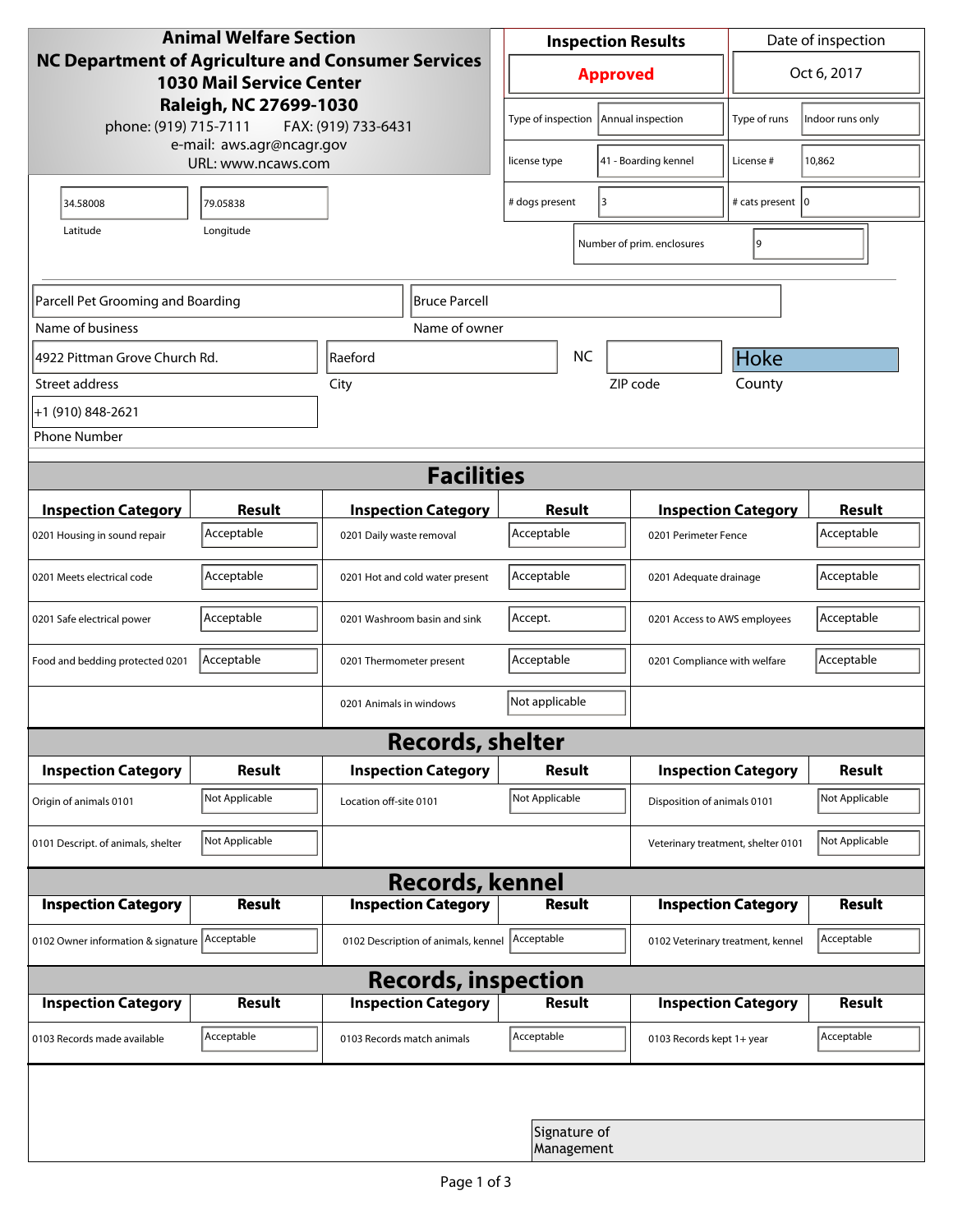| <b>Animal Welfare Section, NCDA&amp;CS</b>                  |                                 |                                    | <b>Inspection Results</b> |                                    | Date of inspection             |                |  |  |  |
|-------------------------------------------------------------|---------------------------------|------------------------------------|---------------------------|------------------------------------|--------------------------------|----------------|--|--|--|
| Inspection Report, continued                                |                                 |                                    | <b>Approved</b>           |                                    | Oct 6, 2017                    |                |  |  |  |
|                                                             |                                 |                                    |                           |                                    |                                | <b>NC</b>      |  |  |  |
|                                                             | Parcell Pet Grooming and Boardi | <b>Bruce Parcell</b>               |                           | Raeford                            |                                |                |  |  |  |
| <b>Indoor facilities</b>                                    |                                 |                                    |                           |                                    |                                |                |  |  |  |
| <b>Inspection Category</b>                                  | Result                          | <b>Inspection Category</b>         | Result                    | <b>Inspection Category</b>         |                                | Result         |  |  |  |
| 0202 Ambient temperature, indoor                            | Acceptable                      | 0202 Ventilation, indoor           | Acceptable                | 0202 Lighting, indoor              |                                | Acceptable     |  |  |  |
| 0202 Imperv./Sanitary surf., indoor                         | Acceptable                      | 0202 Drainage, indoor              | Acceptable                |                                    |                                |                |  |  |  |
| <b>Outdoor facilities</b>                                   |                                 |                                    |                           |                                    |                                |                |  |  |  |
| <b>Inspection Category</b>                                  | Result                          | <b>Inspection Category</b>         | Result                    | <b>Inspection Category</b>         |                                | Result         |  |  |  |
| 0203 Impervious surfaces, outdoor                           | Not Applicable                  | 0203 Housing, 1 per animal         | Not Applicable            | 0203 Protection from elements      |                                | Not Applicable |  |  |  |
| 0203 Owner advised, outdoor                                 | Not Applicable                  | 0203 Drainage, outdoor             | Not Applicable            |                                    |                                |                |  |  |  |
| <b>Primary enclosures</b>                                   |                                 |                                    |                           |                                    |                                |                |  |  |  |
| <b>Inspection Category</b>                                  | Result                          | <b>Inspection Category</b>         | Result                    | <b>Inspection Category</b>         |                                | Result         |  |  |  |
| 0204 Drainage prev. cross contam.                           | Acceptable                      | 0204 Fence height >= 5 feet        | Acceptable                |                                    | 0204 1:10 ratio, person: human |                |  |  |  |
| 0204 Surf. impervious to moisture                           | Acceptable                      | 0204 Enclosure is escape proof     | Acceptable                | 0204 Cats, $>=$ 4 sq. ft. / adult  | Not Applicable                 |                |  |  |  |
| 0204 Prevent contact with wood                              | Acceptable                      | 0204 Solid resting surface         | Acceptable                | 0204 Cats, $<= 12$ / enclosure     |                                | Not Applicable |  |  |  |
| 0204 Enclosures in sound repair                             | Acceptable                      | 0204 Cats, raised resting surface  | Not Applicable            | 0204 Cats, 1 litter pan / 3 adults |                                | Not Applicable |  |  |  |
| 0204 Size of enclosure                                      | Acceptable                      | 0204 Dogs, supervision if > 4      | Not Applicable            |                                    |                                |                |  |  |  |
|                                                             |                                 | Feeding                            |                           |                                    |                                |                |  |  |  |
| <b>Inspection Category</b>                                  | <b>Result</b>                   | <b>Inspection Category</b>         | <b>Result</b>             | <b>Inspection Category</b>         |                                | <b>Result</b>  |  |  |  |
| 0205 Feeding, 1x / day, adult                               | Acceptable                      | 0205 Feeding, 1 bowl / adult       | Acceptable                | 0205 Feeding, commercial food      |                                | Acceptable     |  |  |  |
| 0205 Feeding, bowl in good repair                           | Acceptable                      | 0205 Feeding, quality food         | Acceptable                | 0205 Feeding, bowl is protected    |                                | Acceptable     |  |  |  |
| 0205 Feeding, 2x / day, young                               | Acceptable                      |                                    |                           |                                    |                                |                |  |  |  |
| <b>Watering</b>                                             |                                 |                                    |                           |                                    |                                |                |  |  |  |
| <b>Inspection Category</b>                                  | <b>Result</b>                   | <b>Inspection Category</b>         | <b>Result</b>             |                                    |                                |                |  |  |  |
| 0206 Watering, continuous access                            | Acceptable                      | 0206 Watering, bowl in good repair | Acceptable                |                                    |                                |                |  |  |  |
| <b>Sanitation/Employees/Classification &amp; Separation</b> |                                 |                                    |                           |                                    |                                |                |  |  |  |
| <b>Inspection Category</b>                                  | <b>Result</b>                   | <b>Inspection Category</b>         | Result                    | <b>Inspection Category</b>         |                                | <b>Result</b>  |  |  |  |
| 0207 Waste removal 2x / day                                 | Acceptable                      | 0207 Grounds overgrown             | Acceptable                | 0207 Young given social interact.  |                                | Not Applicable |  |  |  |
| 0207 Animals removed while clean                            | Acceptable                      | 0207 Pest Control                  | Acceptable                | 0207 Species separated             |                                | Acceptable     |  |  |  |
| Signature of<br>Management                                  |                                 |                                    |                           |                                    |                                |                |  |  |  |